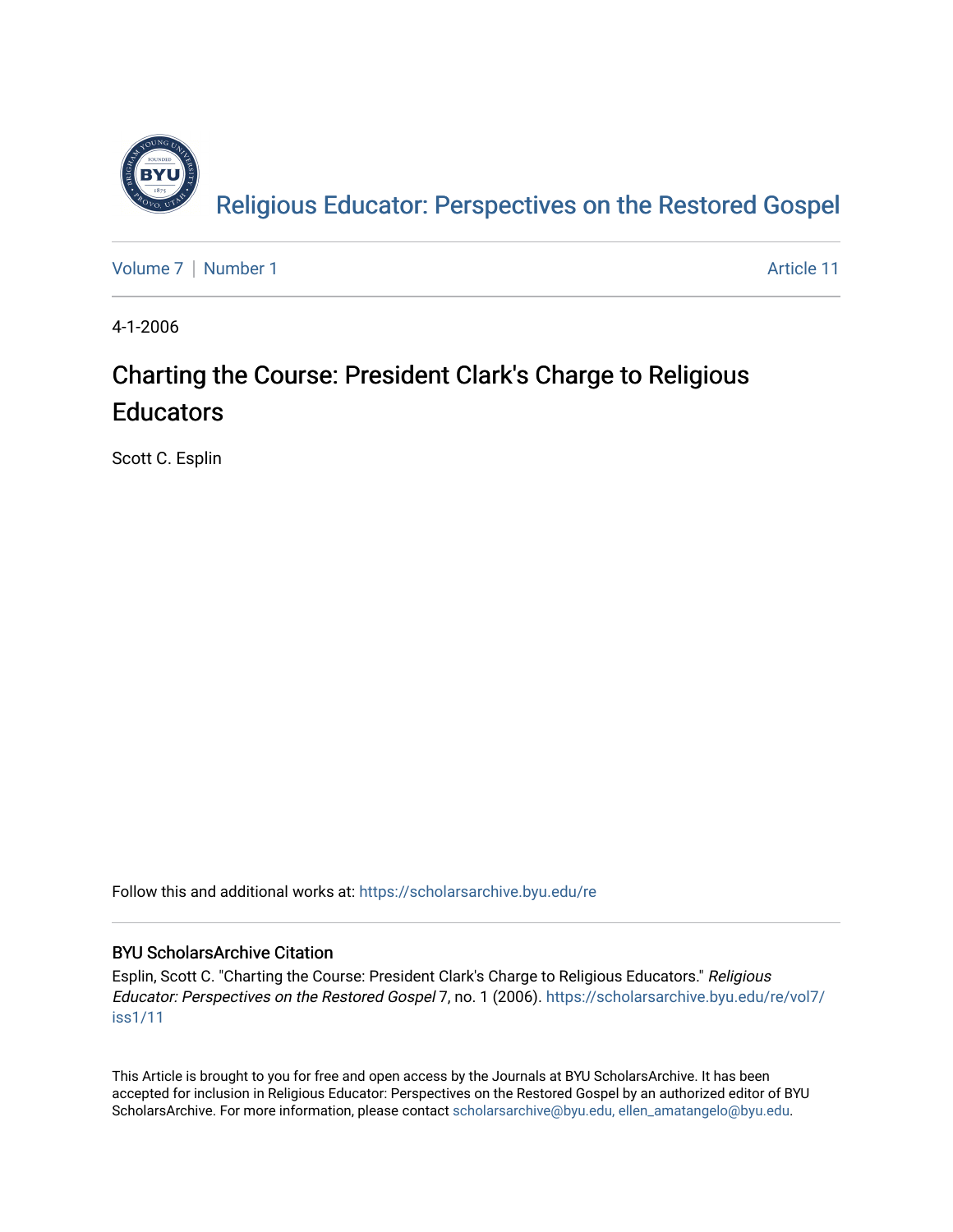# Charting the Course: President Clark's Charge to Religious Educators

*Scott C. Esplin*

*Scott C. Esplin is a doctoral candidate in educational leadership and a part-time instructor of Church history and doctrine at BYU.*

 Introducing President J. Reuben Clark Jr.'s classic address "The Charted Course of the Church in Education" in *Messages of the First Presidency*, editor James R. Clark observed, "No document, perhaps, in recent L.D.S. Church history, and in particular in the history of 'Mormon' education and educational philosophy, has had wider distribution or wider discussion than this message."**<sup>1</sup>** The original 1938 *Improvement Era* publication of the talk likewise declared, "Its significance pertains to the whole Church, and may well serve as an authoritative guide in all our teaching and all our meetings—auxiliary and otherwise, where there is any possibility of Church facilities and Church time being used to expose Church people to contrary influences."**<sup>2</sup>**

 Commonly accepted today as the landmark charge in religious education, the talk has developed this central role over time. What brought about such a significant address in religious education? How was it received in its day? How has it been used in the intervening six decades of wide distribution and discussion?**<sup>3</sup>**

#### **Preparation of a Lifetime**

 What has been written of inspired statements and even scripture like President Joseph F. Smith's vision of the redemption of the dead could likewise be said of "The Charted Course": "The stage was set: preparation of a lifetime and preparation of the moment were recompensed with a heavenly endowment."**<sup>4</sup>** A lifetime of educational, intellectual, and spiritual preparation met with a moment of need.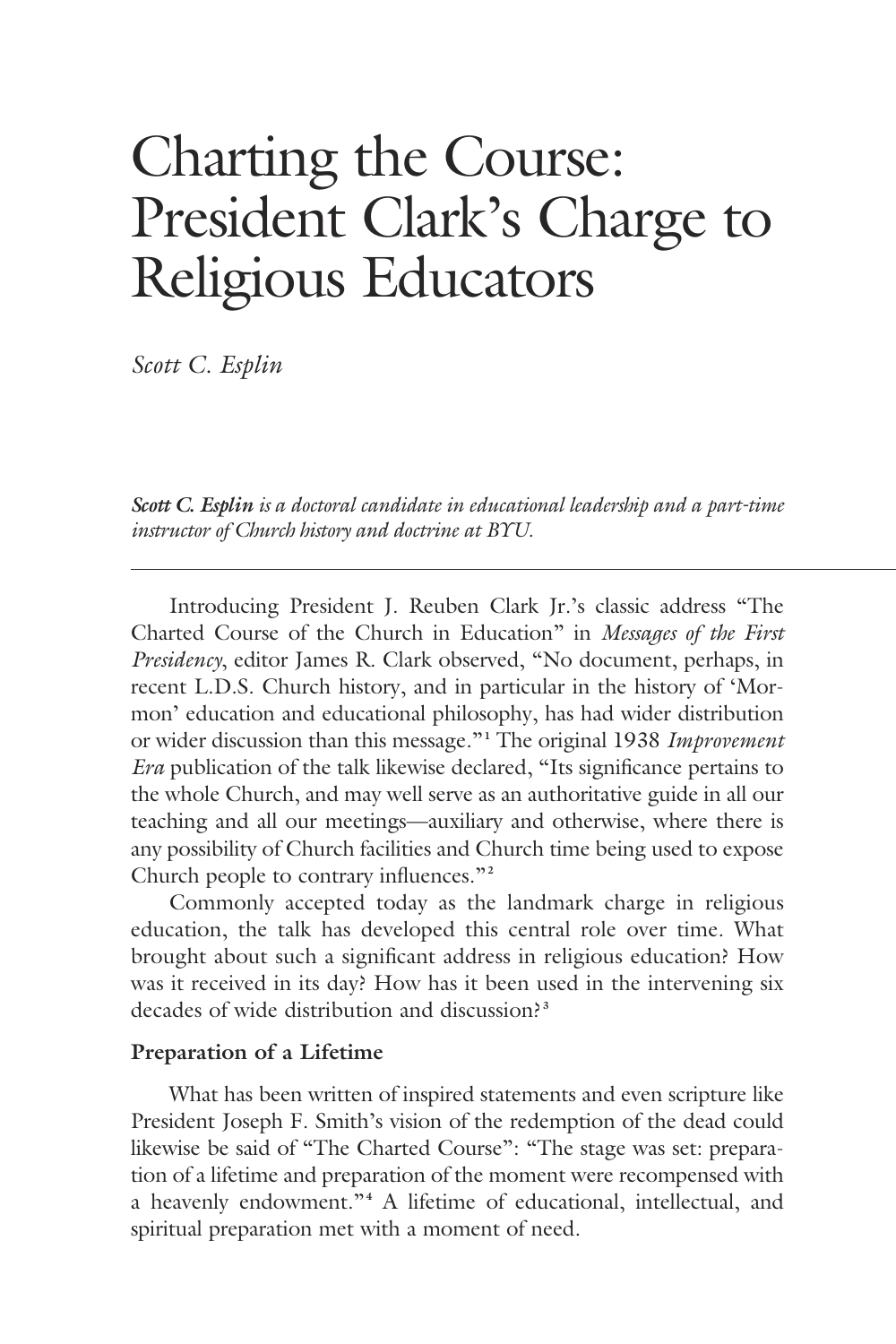J. Reuben Clark Jr. was born in Grantsville, Utah, on September 1, 1871, and was the eldest son of Joshua Reuben and Mary Louisa Woolley Clark. His father, a recent convert to the Church, and his mother, the daughter of Utah pioneer Bishop Edwin D. Woolley, contributed greatly to the education of young Reuben. He grew up studying under his father, a farmer and part-time educator in the local schools. Although he did not start formal schooling until the age of ten, he was tutored at home by his mother. Dedicated to learning, he completed the eighth grade, which was then the highest available education in Grantsville, and repeated it twice more to learn all he could.**<sup>5</sup>**

 Having exhausted his educational opportunities in Tooele County, Clark left home for Salt Lake City at the age of nineteen. Enrolling at the Latter-day Saints' College (now LDS Business College), he studied under the principal, James E. Talmage, ultimately working as clerk for Talmage's Deseret Museum. Eventually, Clark followed his mentor to the University of Utah, where he graduated valedictorian in 1898.**<sup>6</sup>** After marrying Luacine Savage later that fall, Clark took his first job, like his father before him, in education.

 Clark's first teaching appointment was as inaugural principal of Heber High School. In his short teaching career, he was on the faculty at the Latter-day Saint' College and Salt Lake Business College, and was acting president of the southern branch of the State Normal School (now Southern Utah University) in Cedar City for one year.**7** Anxious to continue his studies, Clark left Utah in 1903 at the age of thirty-two to study law at Columbia University. Upon his departure, former teacher and then University of Utah president James E. Talmage remarked, "[J. Reuben Clark] possessed the brightest mind ever to leave Utah."**<sup>8</sup>**

 His intellect, coupled with a passion for learning, served him well at law school and in his subsequent professional career. Upon graduation in 1906, Clark received an appointment as assistant solicitor of the State Department. He also resumed teaching, working for nearly two years as an assistant professor of law at George Washington University.**<sup>9</sup>** By 1910 he was solicitor for the State Department. Subject to the political fallout from national elections, Clark was in and out of public service from 1910 to 1933, maintaining an international legal practice in the Washington DC area. His public career culminated in four years of service as the U.S. ambassador to Mexico.

 Clark's personal and political aspirations changed in the winter of 1931 when President Heber J. Grant called him to become Second Counselor in the First Presidency. Not sustained until the April conference of 1933 due to his ambassadorial duties in Mexico, he brought a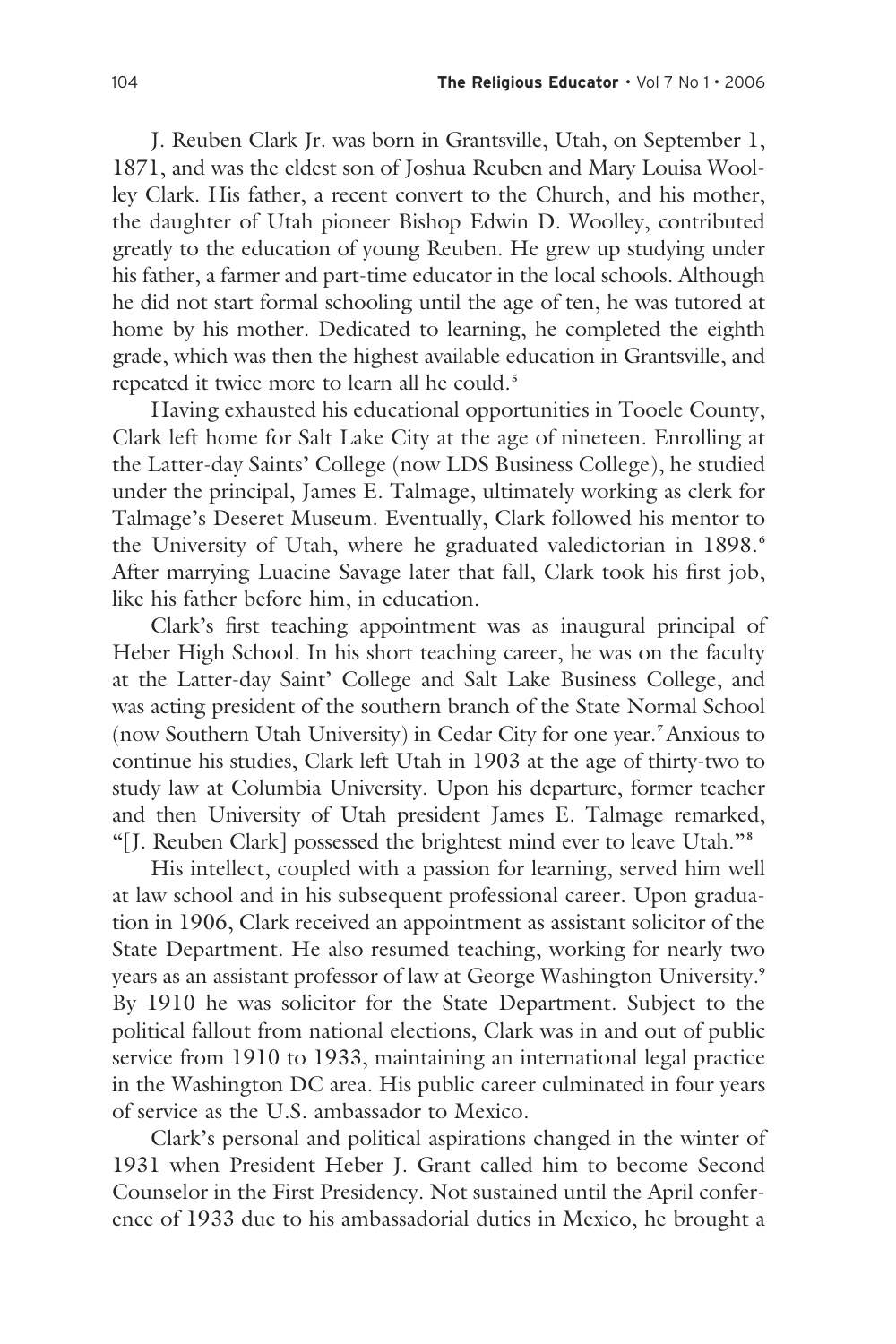lifetime of educational and intellectual experience to the office as the first member of the First Presidency to have earned a graduate degree.**<sup>10</sup>** This preparation was vital in his charge to religious educators.

# **Preparation of the Moment—August 8, 1938**

 The need for a definitive statement on religious education in the Church was evident to President Clark early in his service in the First Presidency. As part of his duties, he "made a thorough review of curriculum materials being used in the Church schools, institutes, and seminaries. Fearing the influence of secularization, he underlined [questionable terms]. . . . In his opinion, the terms were a compromise with secular ideas which asserted that the teachings of Jesus were purely ethical and not divine."**11** This exposure to secular interpretations of spiritual truths was not new to President Clark. He had become familiar with the intellectual trends in religious studies while in the East. There, he had studied extensively the works of New Testament scholars, making copious notes that were later used in his 1954 book titled *Our Lord of the Gospels* and his 1956 book titled *Why the King James Version*?<sup>12</sup> The Clark papers also contain charts tracking expenditures on religious education. The themes of intellectualism in religious education and the justification of Church expense for education are evident in "The Charted Course."

 With the issues and their solution fully formulated in his mind, President Clark accepted an invitation from church commissioner of education Franklin L. West, to address the assembled seminary, institute, and Church school religion faculty in Provo Canyon at Aspen Grove on Monday, August 8, 1938.**13** The faculty and their spouses, numbering over ninety teachers, had been assembled for six weeks of special courses during Brigham Young University's Alpine term.**<sup>14</sup>** The group represented a majority of the 128 seminary, 18 institute, and 4 Brigham Young University religion faculty members employed by the educational system in 1938.**15** During what one report called a "vigorous" morning rainstorm, President Clark addressed the assembled faculty.**16** Seminary teacher Sterling M. McMurrin described the experience: "During the summer of 1938, when Natalie and I were newly married and I had a contract to teach a second year at Richfield, we attended the BYU Aspen Grove program held for seminary and religion teachers. . . . We camped out, really. The Wests and the Bennions had cabins, but here were the seminary, institute, and BYU religion teachers from all over the West living in tents. . . . Guest speakers came in every week for the Sunday morning service. Among the speakers were John A. Widtsoe, J. Reuben Clark, and myself."**<sup>17</sup>**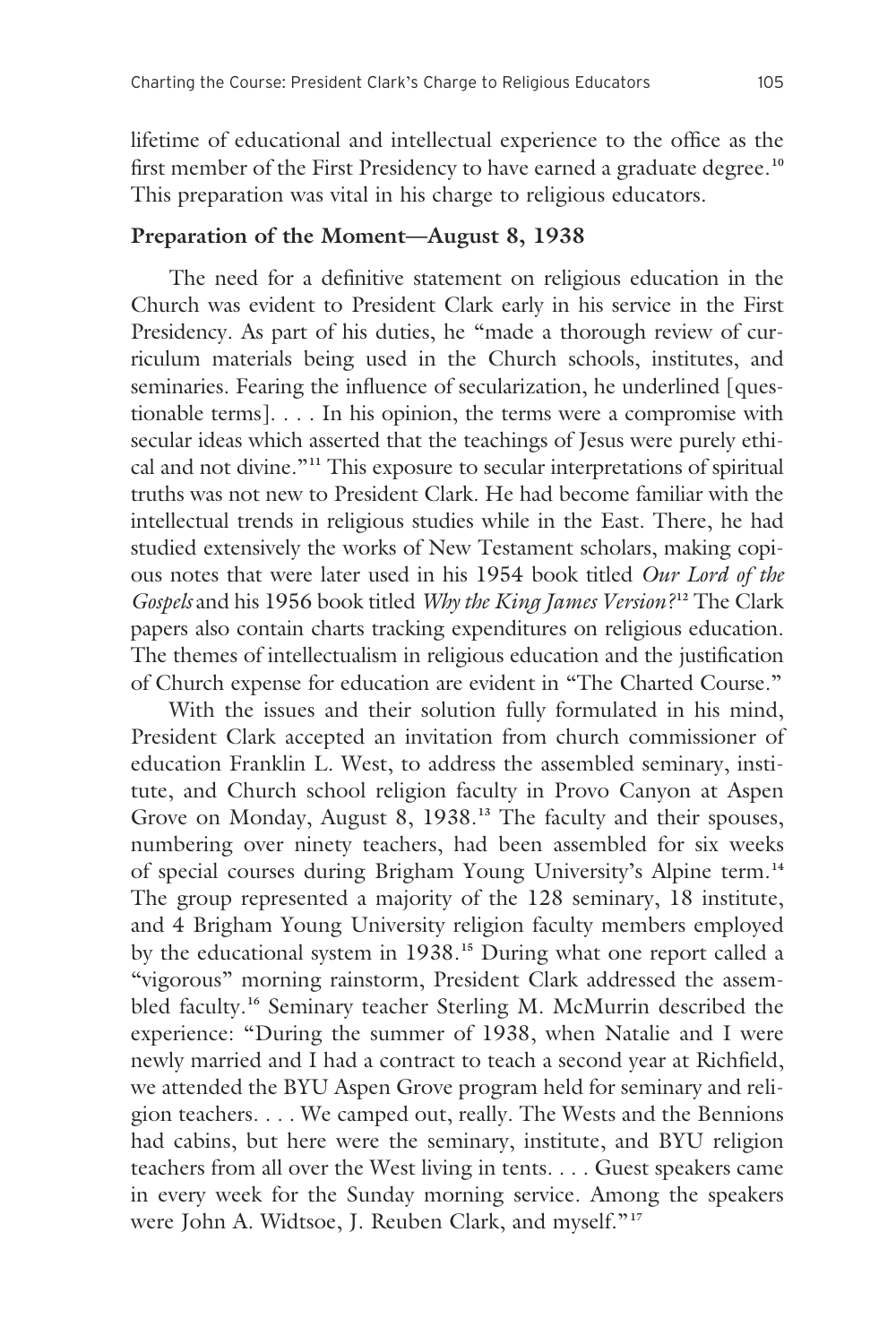It is apparent from the Clark correspondence that the issues he discussed weighed heavily on his mind before the summer of 1938. Glimpses of this prior preparation emerge from letters written shortly after the talk's delivery. In one response letter, President Clark wrote, "I have appreciated more than I can express your observations regarding that speech, and particularly your fine and sane estimate of the situation in our Church School System, and its needs. The talk at Aspen Grove is probably the first notice you had that I was feeling concerned about the situation, but I would like to assure you that the concern is not newly born, but has been with me ever since I came into the Presidency. I hope we are on the way towards curing the situation which has developed."**<sup>18</sup>** Responding to Samuel O. Bennion, vice president of the Deseret News Publishing Company, President Clark also wrote, "I said a good many things then that I had been thinking for a long time, and wishing to say. I think that most of the parents of the Church will agree with all that I said."**19** Furthermore, fellow Apostle Joseph Fielding Smith wrote to President Clark immediately after the talk, saying, "I have been hoping and praying for a long time for something of this kind to happen. I have talked to many of these teachers, including the Commissioner of Education himself, and realize thoroughly the need of such counsel and wisdom which I hope will bear fruit."**20** President Clark responded, "I am very grateful to you for your kind expressions about the talk. We have felt for some time—as you say you have felt—that something of this sort should be said, and we are trustful that now it has been said, things will move in accordance with the ideas suggested."**<sup>21</sup>**

#### **Reception of President Clark's Message**

 As noted in the Clark correspondence, news of the talk spread quickly. McMurrin continued his description of the occasion: "Recently appointed to the First Presidency of the church, Clark gave his notorious address which was printed immediately in the *Improvement Era* (Summer 1938). It continues to be cited even today."**22** Excerpts from it were published the next day in area newspapers, including the *Deseret News*. The introduction to the article states: "Voicing an official pronouncement of the First Presidency of the Church, President Clark gave direct counsel to teachers of the Church Seminary System who are attending special courses during the university's Alpine term. The policy, he said, was to apply also to other institutions of the system, including Brigham Young University, and Church academies and institutions."**<sup>23</sup>** On Saturday, August 13, the Church section of the *Deseret News* carried the full text on its front page under the title, "First Presidency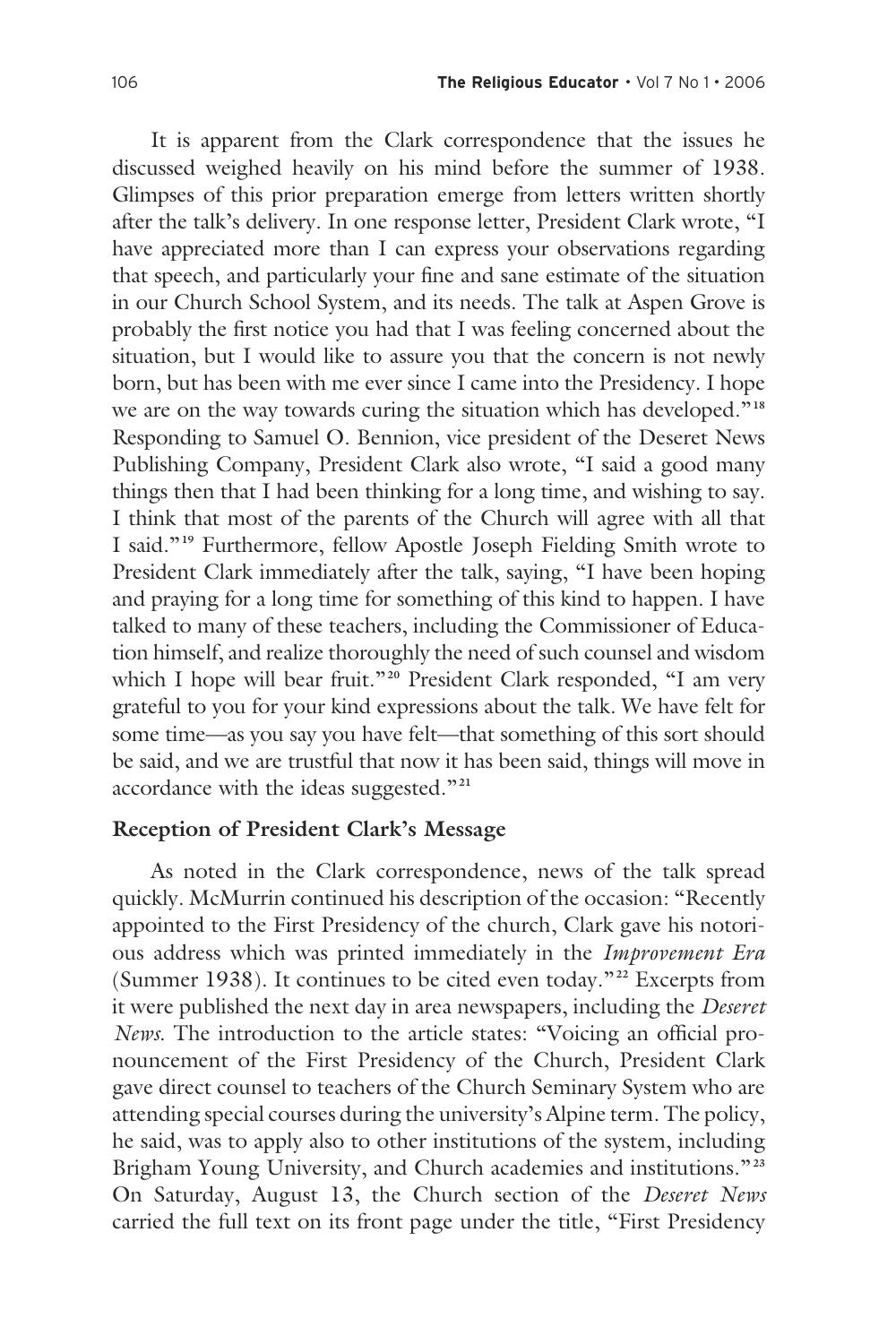Sets Standards for Church Educators." **<sup>24</sup>** By August 15, *Deseret News* vice president Samuel O. Bennion asked President Clark to authorize its printing in pamphlet form, noting, "I am hanging on to my Church Section of *The News*, but I should like to see this outstanding address widely read."**25** Later the next month, the *Improvement Era* also ran the full text for the first time, under the title "The Charted Course of the Church in Education."**26** The origin of this title is unclear. President Clark's personal correspondence and diary of the era refer to it as "my talk at Aspen Grove," "my talk before the seminary and institute teachers," or simply "Aspen Grove—Seminary People."**<sup>27</sup>**

 As is also evident by McMurrin calling the talk "notorious," early opinions of President Clark's message varied. McMurrin continued, "We divided ourselves up pretty quickly into liberal and conservative camps, and I landed among the liberals. . . . There was considerable discussion about it around our campfires. Natalie and I were included in the campfire discussion presided over by Newell K. Young. . . . That evening by the campfire, Newell got up . . . and said, 'I don't know about the rest of you; but before I go to bed, I'm going over to see Lynn Bennion and resign.' He did too."**28** Brother Bennion refused to accept the resignation.**29** Young later expressed his concerns about academic freedom in a letter to Russel B. Swensen, a religion faculty member at BYU: "I think the Brigham Young University is the greatest institution in all the Church. I would to God that whole and welcome freedom was granted all of you. What an intellectual, social, and spiritual power the Y could be if properly financed, well administered, and given complete democratic and Christian freedom of research and expression. Nothing can be spiritually and religiously great without the fullest freedom. No where else is force or coercion so harmful as in the realm of religion."**30** Another teacher reported a conversation among Church educators who bristled at the criticism, calling the talk "an expression of medieval theology."**<sup>31</sup>**

 President Clark himself was aware of the controversy generated by his declaration. Responding to mission president William E. Tew's praise of the printed talk, he wrote, "It is enheartening to receive commendation such as yours, because there has been not a little rather severe fault-finding on the part of certain groups because of the things which I said at Aspen Grove. We expect to follow through on this matter and to try to bring our Church education institutions in line herewith."**32** To another friend President Clark confided, "I am going to . . . treasure this expression of admiration because it helps to wipe out the memory of the unkind things which always come to me after I say something that seems to me to be worthwhile."**<sup>33</sup>**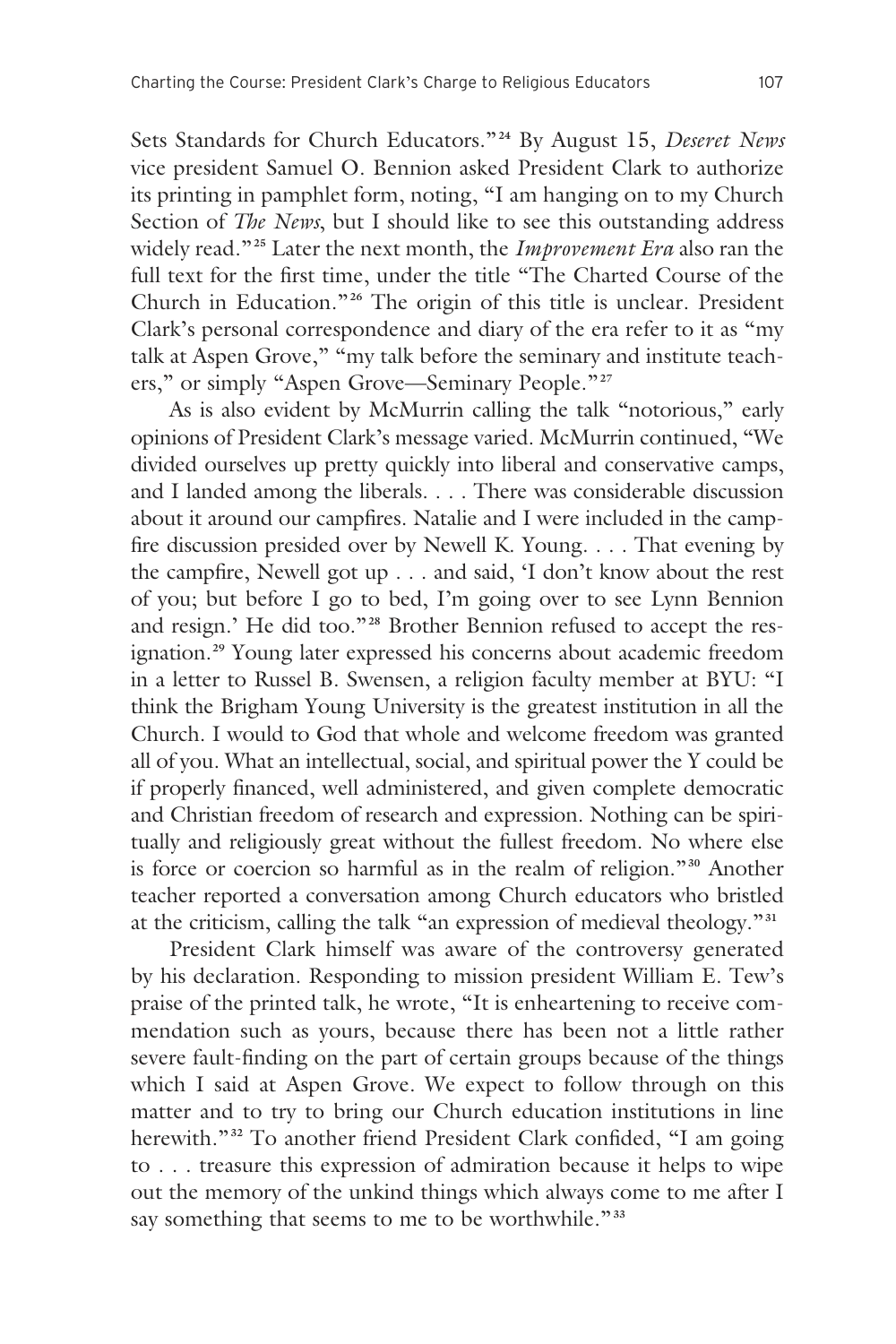In spite of the "unkind things" that came to President Clark following his talk, there was also much to treasure. The Clark papers in the L. Tom Perry Special Collections at BYU contain numerous letters of praise, gratitude, and agreement he received in connection with the message. Among them are letters from a fellow Apostle, mission presidents, a stake president, business leaders, teachers, and students. Some reported evidence of the intellectualism President Clark sensed was a problem in Church education, to which he responded, "The information which [your letter] contains will be valuable to us in our attempt to handle a difficult situation. Unfortunately, yours is not the only statement of this sort that comes to us." **<sup>34</sup>** Others were simple expressions of encouragement and thanks. Unique among them is a letter from a nonmember friend, who penned, "If there is another man in Utah who could make such a talk, I do not know him. If there is another man in the United States who could make for his church such a clear, forceful, and valuable statement, I have never heard of him. Permit me, as an outsider, to voice my great appreciation of your teaching. Only good can result from your work."**<sup>35</sup>**

# **Historical Impact of "The Charted Course"**

 While his nonmember friend was correct in his prophecy of "good" coming from the work, much of it occurred after President Clark's lifetime. Some immediate changes did result from the talk, however. Franklin L. West, Church commissioner of education, was committed to act on the message. In a letter written to President Clark the month after delivery of "The Charted Course," West highlighted several of the talk's themes, stating, "I desire to say again . . . that I fully agree with the position the Presidency has taken. We exist wholly for the purpose of building testimonies to the Divine Mission of the Prophet Joseph Smith and to the Messiah as the Son of God. Our job is to teach the Gospel. . . . I promise you that you will see marked and rapid improvement along the lines you have in mind. . . . I am anxious to carry forward the work as nearly as I can exactly as you would have it."<sup>36</sup>

 President Clark's office diary further reports the following meeting with Commissioner West on January 23, 1939:

 Brother West told me that he was himself outlining the courses for the Brigham Young University religious training; that he was also looking over the question of selection of the teachers, and insisting that no teacher should be employed in the school who is not spiritually sound; that this qualification seems at some time to have been overlooked or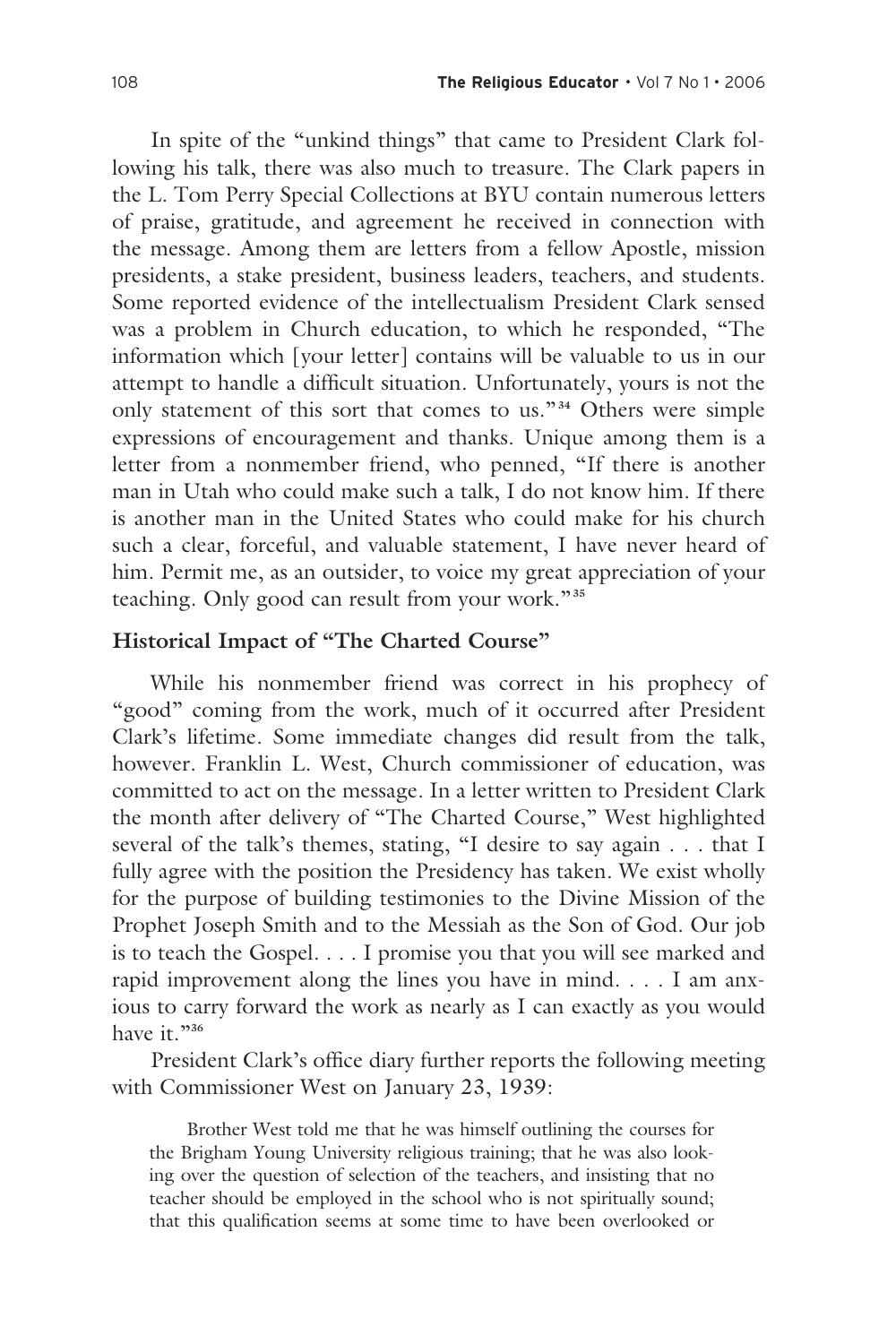not sufficiently emphasized; and that the problem presented there was, for various reasons, rather a difficult one. He said, however, he was determined that the schools should take on a proper instruction in religion.

 In the course of his observations he spoke of the fact that as a body the institute and seminary teachers had real testimonies of the truthfulness of the Gospel. I told Brother West that I had never had a serious doubt but that the bulk of those teachers did have a testimony. I said that my own view was that their real difficulty was that they could not bring themselves to teach the doctrines of the Church because of what their non-Church member colleagues would say about them. I said in my judgment the real difficulty was lack of courage. I emphasized this several times during the conversation.

 At a later point in the conversation Brother West said that the Brigham Young University people were almost apologetic about the Gospel, to which I responded that was evidence to my thesis, namely, that what they lacked was not testimonies, but courage. We agreed that no person should be employed to teach in the college who is not in a position spiritually to teach any subject in religion.**<sup>37</sup>**

 As noted in the Clark diary, the talk produced organizational changes in Church education, especially at BYU. "The late 1930's was a time of sensitive relations between Salt Lake City and Provo. Many Brigham Young University faculty members were beginning to feel themselves qualified scholastically and spiritually to reconcile the worlds of science and religion."**38** Furthermore, control of the school did not reside in Salt Lake City. At the time, Executive Committee members of the BYU Board of Trustees were all Utah County men.**<sup>39</sup>** Even before the talk, the Church Board of Education discussed a structural reorganization. The idea was to replace local individuals and Brigham Young family members with General Authorities on the board of trustees. President Grant felt that "Brigham Young University is not a Provo institution, but a Church institution." **<sup>40</sup>** Following delivery of "The Charted Course," the Church Board of Education took action, and on February 2, 1939, the BYU Board of Trustees was restructured to match identically the General Church Board of Education, with all three members of the First Presidency and seven members of the Quorum of the Twelve Apostles comprising both boards.**<sup>41</sup>**

 A second immediate change from the talk occurred in Church school curriculum. As Commissioner West reported in January 1939, he undertook to personally outline the courses. True to his word, West reviewed the curriculum, delivering a "Preliminary Outline of Courses in Religion for Church Colleges and Institutes" to President Clark on March 3, 1939.**42** Later, detailing what he called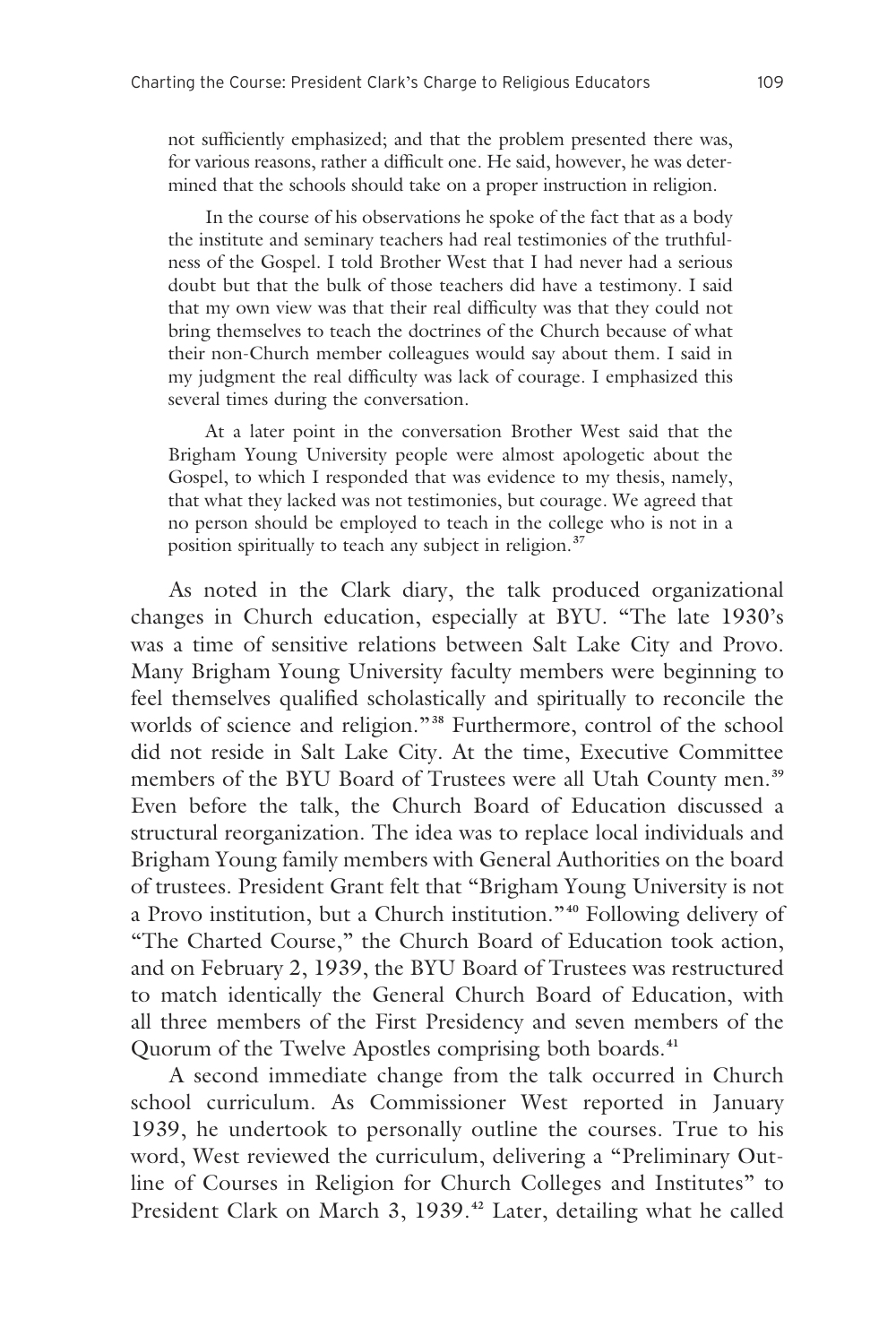a First Presidency Conference, President Clark recorded in his office diary on July 21, 1939: "In connection with the general discussion of Church Education, I repeated my statement that the present courses in the Church Educational program contemplated the study of religion and ethics, with our own religion really as a part of this general study, rather than a study of the Gospel. It was agreed that this should be changed, and the Gospel should be made the essential thing." **<sup>43</sup>** This seems to be a repetition of what he said more forcefully to the religious educators at Aspen Grove: "These students fully sense the hollowness of teachings that would make the gospel plan a mere system of ethics. . . . You are not to teach the philosophies of the world, ancient or modern, pagan or Christian, for this is the field of the public schools. Your sole field is the gospel, and that is boundless in its own sphere." **<sup>44</sup>**

 BYU religion professor Russel B. Swensen reported the impact of these changes on the curriculum: "About 1941 they had a new curriculum and Brother West, under severe pressure from the General Authorities had to make the whole revision. . . . They had social dancing, they had psychology of religion, the sociology of religion, which were taught to get religious credit. They found that a man could go the full four years at BYU and not take a genuine religious course, so probably we had gone too far in deviating from religious courses."**<sup>45</sup>**

 In spite of these immediate changes due to President Clark's talk, larger national and international issues may have quickly overshadowed it. The year he delivered the address, Germany's military occupied Austria. The front page of the same edition of the *Deseret News* that reported the talk covered fighting between Japan and Russia. In March of 1939, Germany occupied Czechoslovakia. One year after the talk's delivery, missionaries were withdrawn from Europe shortly before Hitler's forces invaded Poland, beginning World War II.<sup>46</sup> The impact of these events on the Church generally, and on educational institutions specifically, could have pushed "The Charted Course" and educational reform to the periphery for the remainder of President Clark's life.

 Ironically, the talk itself, given in the midst of these tumultuous times, seems to transcend them. President Clark, himself a man of vast political experience, made no reference to national or international developments. His words are not time sensitive. Like other inspired teachings, its application is not dependent on the contextual events that initiated it. Sixty years later, Elder Henry B. Eyring observed, "He saw our time and beyond, with prophetic insight."<sup>47</sup>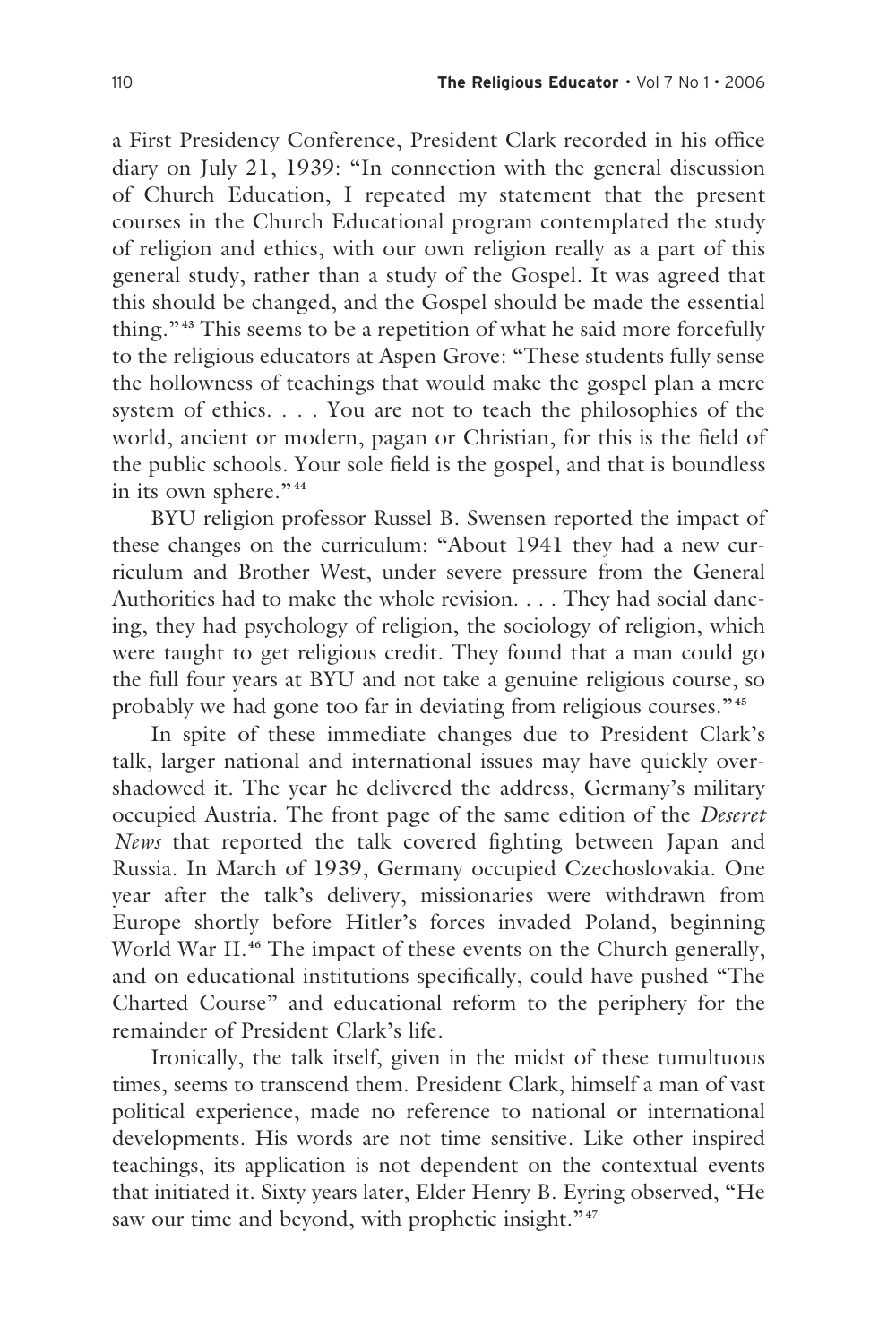### **Gaining a Life of Its Own: "The Charted Course" After President Clark**

 With the end of global conflict and a flood of students returning to the classrooms, educational growth and change again took center stage in the 1950s. Enrollment at BYU, for example, nearly doubled from 1950 to 1956.**48** However, President Clark's charge seems to have been lost. Never quoted in general conference during the 1940s and 1950s, few, if any, references exist to it. The next reference about the talk came in an October 1959 letter from BYU president and administrator of the Unified Church School System Ernest L. Wilkinson to President Clark. Apparently ignorant of "The Charted Course," Wilkinson wrote, "After giving my address to the faculty, one of the members of our faculty, who long preceded me, Brother Wes Belnap, sent me a copy of an address which you had given to the faculty dated August 8, 1938. I note . . . that you had said 20 years prior, in much more eloquent language, the same thing I tried to say in my enclosed address."**<sup>49</sup>**

 Franklin D. Day, assistant commissioner of Church Education from 1968 to 1986, credits the increased use of the talk during this era to President Boyd K. Packer, former assistant administrator of seminaries and institutes of religion. Noting that he only remembered it being mentioned casually before this time, Day reports that Elder Packer began emphasizing it frequently when he served as an administrator and early in his call as a General Authority. Day commented, "I don't know of anyone else that emphasized it as much as Boyd K. Packer." **<sup>50</sup>** Elder Packer himself later stated, "I think I have never talked to religious educators of the Church except I have quoted some verses of scripture from the document entitled *The Charted Course of the Church in Education*."**51** In addition, Elder Packer, in his second year as an Assistant to the Council of the Twelve Apostles, quoted from the talk in his April 1963 general conference address, the first General Authority to do so since it had originally been given.**52** A decade later, noting that "never a year goes by but that I reread it carefully," he published it as the appendix to his book *Teach Ye Diligently*. **53**

 President Packer's special emphasis of "The Charted Course" dominates its history since the 1970s.**54** As mentioned, he cites it frequently, often noting, "It is revelation; it is as much revelation as that which you find if you open the standard works." **<sup>55</sup>** On numerous occasions he has challenged religious educators, "Surely you read that every year, every one of you, every year."**56** Speaking to the BYU religion faculty at the presentation of Jeffrey R. Holland as dean of Religious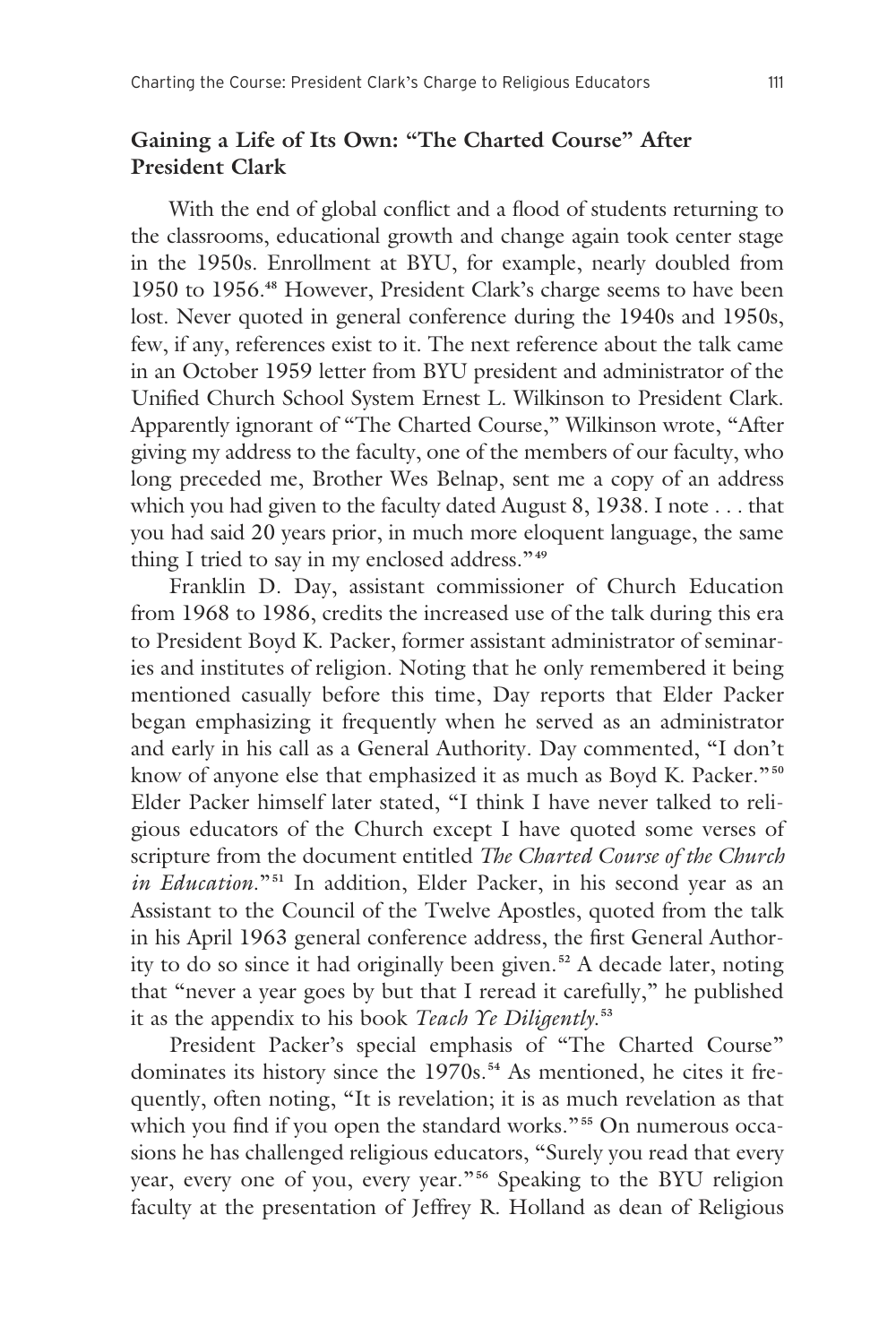Instruction, Elder Packer summarized many of these themes, "We have, I am sure, all read ['The Charted Course']. But some of us have not read it enough. President Clark was a prophet, seer, and revelator. There is not the slightest question but that exceptional inspiration attended the preparation of his message. There is a clarity and power in his words, unusual even for him. I know you have read it before, some of you many times, but I assign you to read it again. Read it carefully and ponder it. For by applying the definition the Lord Himself gave, this instruction may comfortably be referred to as scripture."**<sup>57</sup>**

 During the same time period, Elder Joe J. Christensen, then associate commissioner of education, emphasized a return to "The Charted Course." He attributed this emphasis to three challenges facing religious education at the time. First, in 1970, the Church Board of Education decided that the seminaries and institutes of religion would follow membership growth in the Church worldwide. Elder Christensen commented, "We felt it would be very important for everyone to be aware of this basic, classic document to get them going in the right direction doctrinally from the start."**58** He continued, "Secondly, we were in the process of creating a lot of curriculum that would have an influence around the world. We wanted those who had that responsibility to have what they prepared to be consistent with the principles contained in 'The Charted Course.' Third, we were aware of a few of our personnel we felt needed to adjust their approach in teaching to conform better with the doctrinal principles President Clark taught."**59** For these reasons, he issued a reprint of the talk for religious educators, adding the following introduction:

 Only a few things are worth a second reading—rarely are things of such enduring quality that they are read many times and live to inspire a second or third generation. President J. Reuben Clark's address "The Charted Course of the Church in Education" belongs to the latter group and has been republished so that its fundamental principles may continue to inspire and motivate the personnel of the Church Educational System.

 President Clark's summation of the responsibilities teachers have to the Church and its mission and to students' spiritual needs are relevant, comprehensive, and inspirational.

 May this reprint serve to remind us that although it may take extraordinary moral and spiritual courage to apply them, the stakes President Clark drove remain solid and firm. Perhaps it is time for all who teach to recheck their bearings and see where they are and whether the axiomatic principles and objectives outlined in the "Charted Course" are being fully implemented (or utilized).**<sup>60</sup>**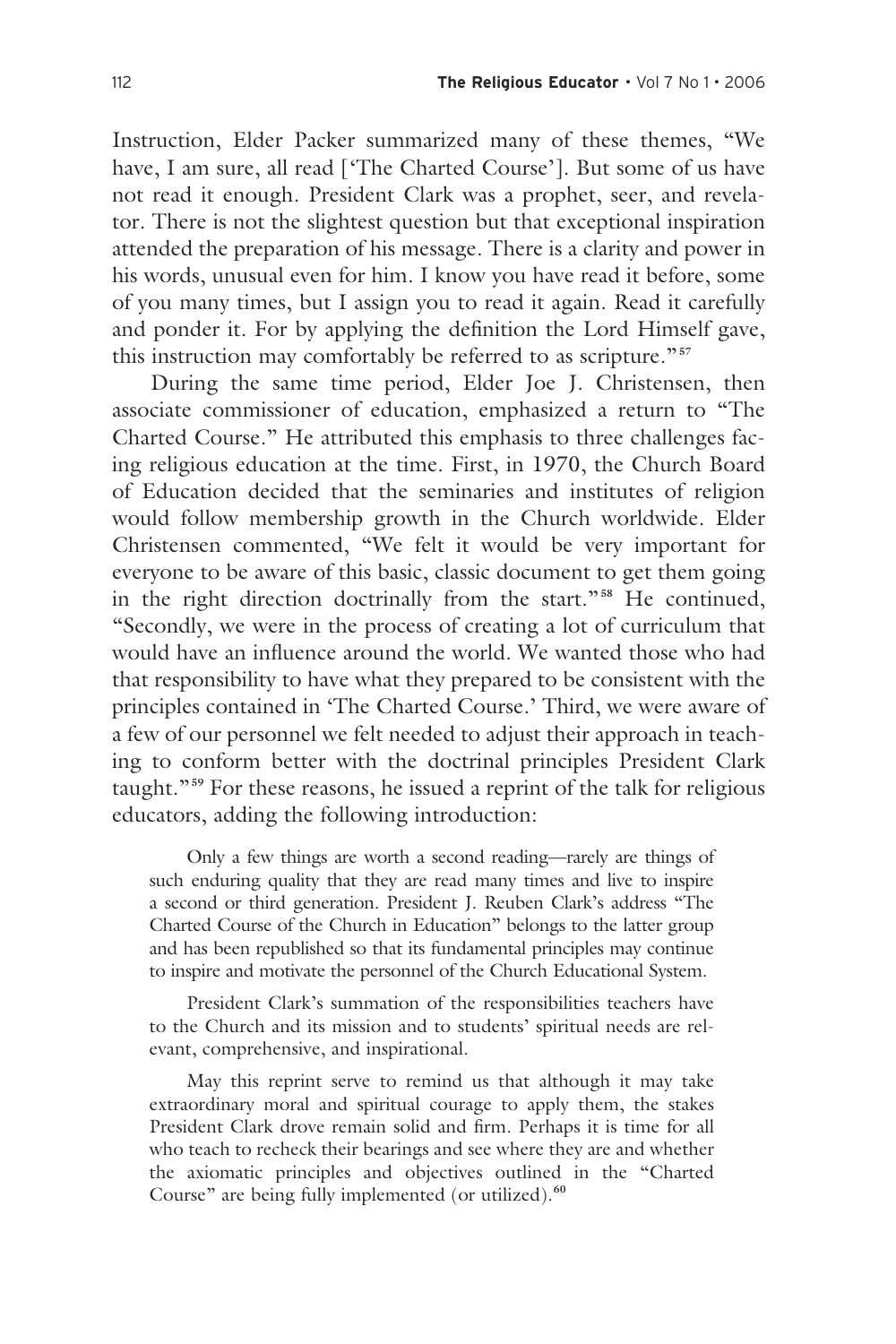Of this reprinting, Elder Christensen observed, "We felt that the reprint had a very important influence on many teachers to assure that the students were being taught the doctrines of the Gospel more solidly."**<sup>61</sup>** He later commented: "['The Charted Course'] is a classic which I believe is just as relevant in principle now as then and applies to all who teach the gospel. You would do well to read and reread it in its entirely."**<sup>62</sup>**

 Other General Authorities without direct Church Educational System backgrounds also began citing President Clark's talk in the mid 1970s. It was the underpinning of the First Presidency's inaugural instructions to Church Commissioner of Education Elder Neal A. Maxwell in 1970 and later in the 1971 charge to Elder Dallin H. Oaks as the new president of Brigham Young University. **<sup>63</sup>** In his 1976 address to religious educators, Elder Ezra Taft Benson relied heavily on excerpts from "The Charted Course," declaring, "This counsel has not changed over the years. Its applicability is even greater today." **<sup>64</sup>** Elder Bruce R. McConkie mixed numerous quotations from "The Charted Course" with scripture in his 1981 talk "The Foolishness of Teaching" and later challenged teachers to "read again your instructions as given by President J. Reuben Clark, Jr." **<sup>65</sup>** Other General Authorities to cite President Clark in addressing religious educators include Bishop Victor L. Brown, President James E. Faust, and Elder Henry B. Eyring.**<sup>66</sup>**

 Unique among all citations of President Clark's charge was President Marion G. Romney's 1980 talk "The Charted Course Reaffirmed." Beginning his talk, President Romney stated, "Because this assignment to speak to you professional teachers about how to teach the gospel of Jesus Christ in these Church institutions requires an endowment which I do not possess, I shall say what I think should be said in the words President J. Reuben Clark, Jr., used in an address he gave forty-two years ago entitled 'The Charted Course of the Church in Education.'"**67** President Romney then reread nearly the entire talk, making only one change: substituting the word *you* for the original phrase "the Church seminaries and institutes."**<sup>68</sup>**

 Elder Henry B. Eyring, then commissioner of Church Education, later added the following details to the experience:

 That was the end of his talk. He had chosen to read The Charted Course of the Church in Education, even though, I knew, he had prepared a talk of his own.

 President Romney had no family member with him at the Salt Palace that night. So I volunteered to drive him to his house. . . .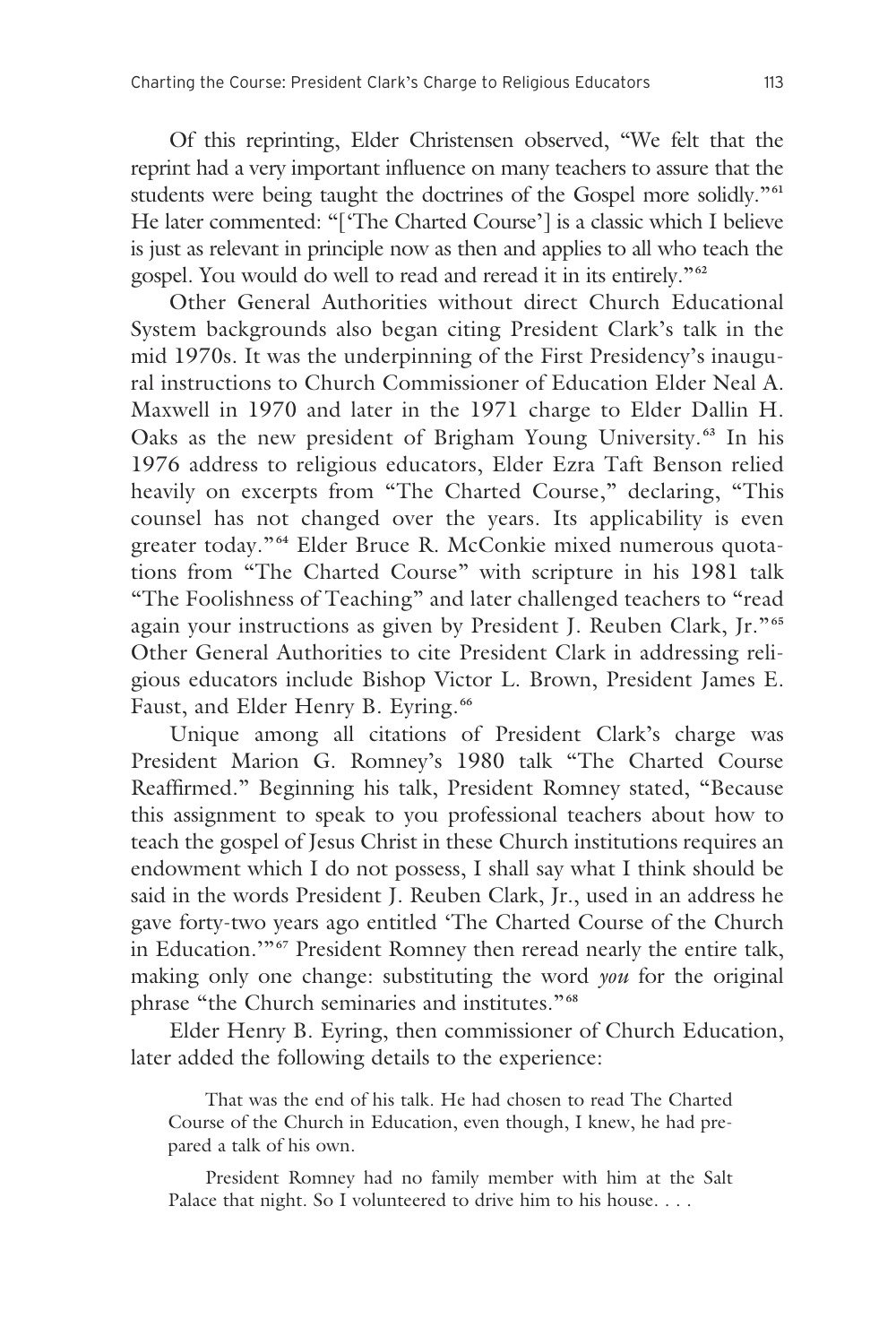After we had driven along for a few minutes, I asked, "President Romney, don't you think young people and the world have changed almost completely since President Clark gave that talk in 1938?" And then I paraphrased what seemed a remarkable part of President Clark's talk, at least to me:

 "The youth of the Church are hungry for things of the Spirit; they are eager to learn the gospel, and they want it straight, undiluted. They want to know about the fundamentals I have just set out—about our beliefs; they want to gain testimonies of their truth. They are not now doubters but inquirers, seekers after truth. Doubt must not be planted in their hearts. Great is the burden and the condemnation of any teacher who sows doubt in a trusting soul.

 "These students crave the faith their fathers and mothers have; they want it in its simplicity and purity. There are few indeed who have not seen the manifestations of its divine power. They wish to be not only the beneficiaries of this faith, but they want to be themselves able to call it forth to work" (The Charted Course of the Church in Education, 1992 rev. ed. [address to religious educators, August 8, 1938], p. 3.).

 I talked with President Romney, as we drove along, about all the changes in youth, in morals, in science, in education, in the sophistication of young people, and the changes in their families—and on and on. And that is when I repeated my question to President Romney, something like this: "Do you think what President Clark taught still describes the way we should approach our students today?"

 President Romney chuckled, sat silent for a moment, and then said, "Oh, I think President Clark could see our time—and beyond."**<sup>69</sup>**

 This episode highlights another aspect of "The Charted Course." As President Romney indicated, speaking to religious educators required a special endowment that not even he as a fellow member of the First Presidency felt to possess. President Clark himself seems to indicate this. In a letter written after the talk's delivery, he commented, "We of the Presidency have felt that something should be said about matters that were discussed in my talk at Aspen Grove, and it was decided that I should be the mouthpiece to say them."**70** Two weeks later he added, "In that talk I said what the First Presidency believe, and expressed the decisions which they have reached."**71** The *Deseret News* stressed the importance of the message, introducing it as "voicing an official pronouncement of the First Presidency of the Church."**<sup>72</sup>** The *Improvement Era* emphasized that the message had been given "with the approval of the First Presidency."<sup>73</sup> More recently, Elder Packer emphasized that President Clark was "speaking for" and was "approved by the First Presidency."**<sup>74</sup>**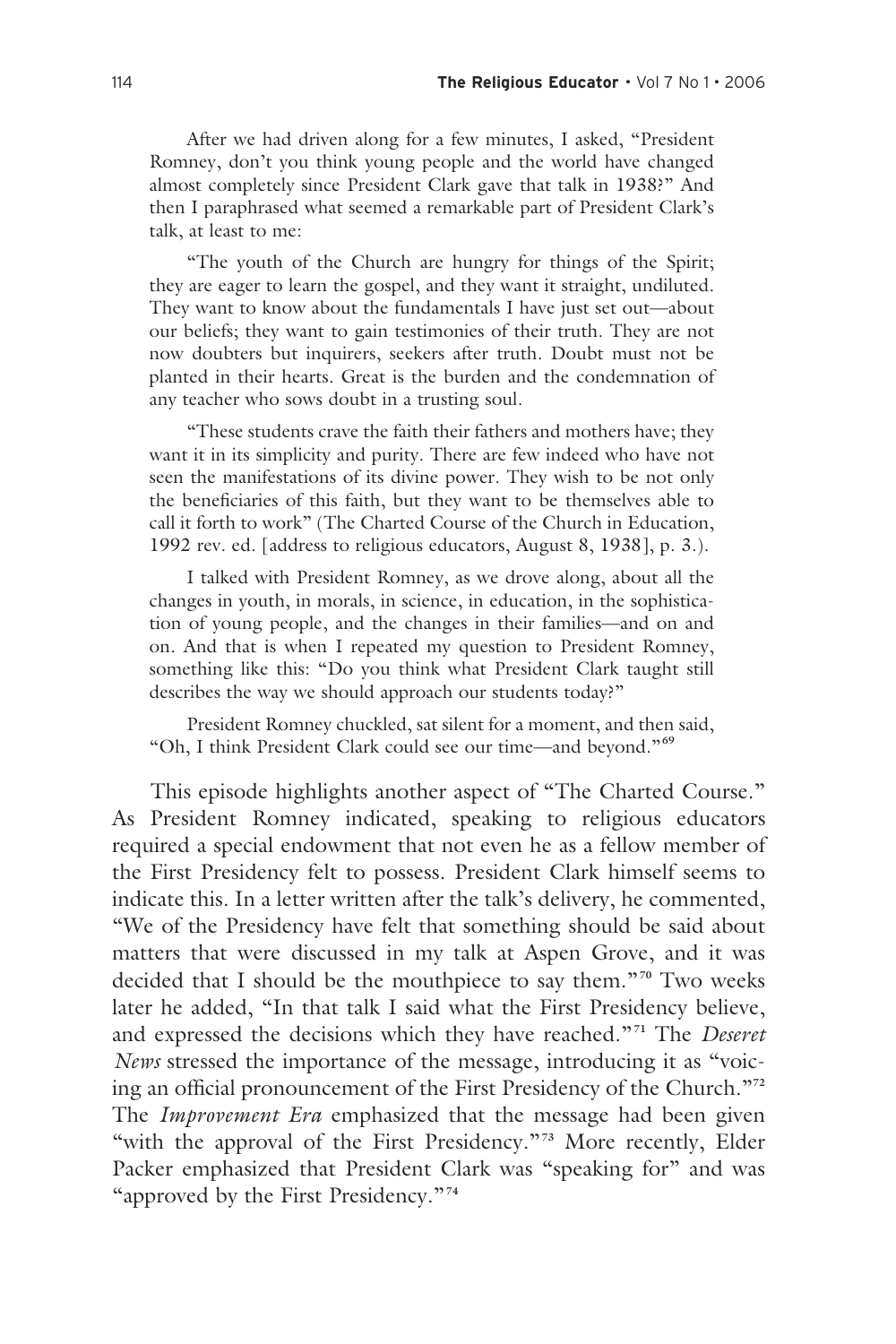The talk's very inclusion in *Messages of the First Presidency* says something about its importance. Editor James R. Clark indicated in the introduction to the first volume of *Messages of the First Presidency*: "The general rule of the compilation was to include only *Messages* of a public nature signed by The First Presidency as a quorum (D&C 107:21–22). Some are signed only by the President of the Church."**75** In his introduction to the fourth volume, James R. Clark further explained, "I have chosen to include in this volume a number of documents issued on the letterhead of the First Presidency and dealing with Church matters but signed by less than a full quorum of the First Presidency."**<sup>76</sup>** Expanding those general rules to include a talk delivered by the First Counselor in the First Presidency seems unique indeed.

#### **"The Charted Course" Today**

 After more than six long and interesting decades, President Clark's "The Charted Course of the Church in Education" seems to characterize the man. President Marion G. Romney, President Clark's friend and associate, wrote of him, "I have always hoped that those who would write about J. Reuben Clark, Jr., would remember this: to him it mattered little whether he was being praised or criticized; it mattered much, however, whether his course was right and true."**77** While initially offensive to some, the talk stands today as the centerpiece of religious instruction in the Church, outlining a course "right and true." Cited, sometimes extensively, in over fifteen General Authority addresses to assembled religious educators, it continues to be emphasized in training for prospective teachers, is quoted in *Teaching the Gospel: A Handbook for CES Teachers and Leaders*, and was reprinted as the first in a collection of core addresses to CES entitled *Charge to Religious Educators*.

 From a personal perspective, the emphasis on President Clark's words and the subsequent prophetic commentary his successors made about it changed me as a teacher. Six years ago, in an address that highlights my early concerns as a teacher, Elder Henry B. Eyring stated, "On an evening in February, you may well be feeling a little discouragement about how hard it seems to be to lead young people to choose eternal life. In your class today or yesterday, you searched the faces and watched the body language of your students, looking for some sign that the gospel was going down into their hearts and into their lives."**<sup>78</sup>**

 Addressing religious educators like President Clark before him, Elder Eyring continued, "The place I would always begin . . . would be to read President J. Reuben Clark Jr.'s talk 'The Charted Course of the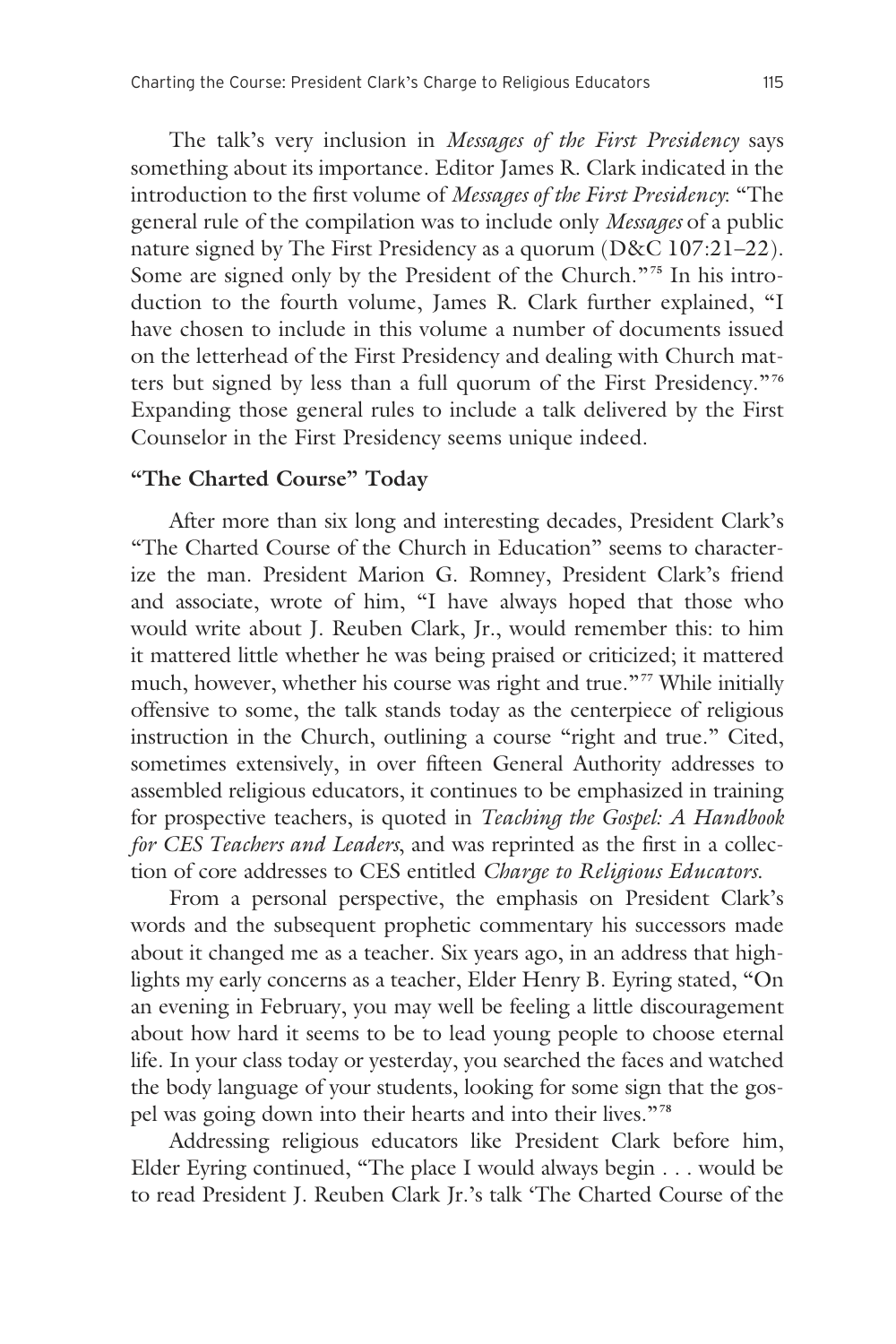Church in Education'. . . . He saw our time and beyond, with prophetic insight. The principles he taught, of how to see our students and thus how to teach them, will always apply. . . . The great change in our classrooms, as the kingdom goes forth to every nation, kindred, tongue, and people, will only verify the prophetic vision of President Clark. . . . The principles described so many years ago will be a sure guide in the years ahead, both in our classrooms and in the homes of our students and their posterity."**79** That year, President Clark and his message encouraged me to stay in the classroom. Six years later, it still does. œ

#### **Notes**

1. James R. Clark, ed., in *Messages of the First Presidency of the Church of Jesus Christ of Latter-day Saints* (Salt Lake City: Bookcraft, 1975), 6:44.

2. J. Reuben Clark, "The Charted Course of the Church in Education," *Improvement Era*, September 1938, 520.

3. Clark, in *Messages of the First Presidency*, 6:44.

4. Robert L. Millet, *Selected Writings of Robert L. Millet* (Salt Lake City: Deseret Book, 2000), 251.

5. David H. Yarn Jr., "Biographical Sketch of J. Reuben Clark, Jr.," *BYU Studies* 13, no. 3 (Spring 1973): 235–36.

6. Yarn, "Biographical Sketch," 236.

7. Yarn, "Biographical Sketch," 237.

8. Harold B. Lee, "President J. Reuben Clark, Jr.: An Appreciation on his Ninetieth Birthday," *Improvement Era*, September 1961, 632.

9. Yarn, "Biographical Sketch," 237–38.

10. Lawrence R. Flake, *Prophets and Apostles of the Last Dispensation* (Provo, UT: Religious Studies Center, Brigham Young University, 2001), 204–5.

11. Ernest L. Wilkinson, *Brigham Young University: The First One Hundred Years* (Provo, UT: Brigham Young University Press, 1975), 2:243.

12. D. Michael Quinn, *Elder Statesman: A Biography of J. Reuben Clark* (Salt Lake City: Signature Books, 2002), 64, 167. See also Wilkinson, *Brigham Young University*, 2:243.

13. Franklin L. West to J. Reuben Clark Jr., July 26, 1938, correspondence, in Clarkana, Papers of Joshua Reuben Clark Jr.; mss 303, box 215, folder 8; L. Tom Perry Special Collections, Harold B. Lee Library, Brigham Young University, Provo, Utah.

14. "Pres. Clark Sets Forth Church Seminary Policies," *Deseret News*, August 9, 1938, 16; see also "The Church Moves On," *Improvement Era*, November 1938, 671.

15. *Directory of L.D.S. Church Schools*, September 1938; see also Richard O. Cowan, *Teaching the Word: Religious Education at Brigham Young University*  (Provo, UT: Religious Education, Brigham Young University, 1998), 80.

16. Ray Nelson, "Candid Quotes from Aspen Grove," *Evening Herald*, August 9, 1938, 3.

17. Sterling M. McMurrin and L. Jackson Newell, *Matters of Conscience: Con-*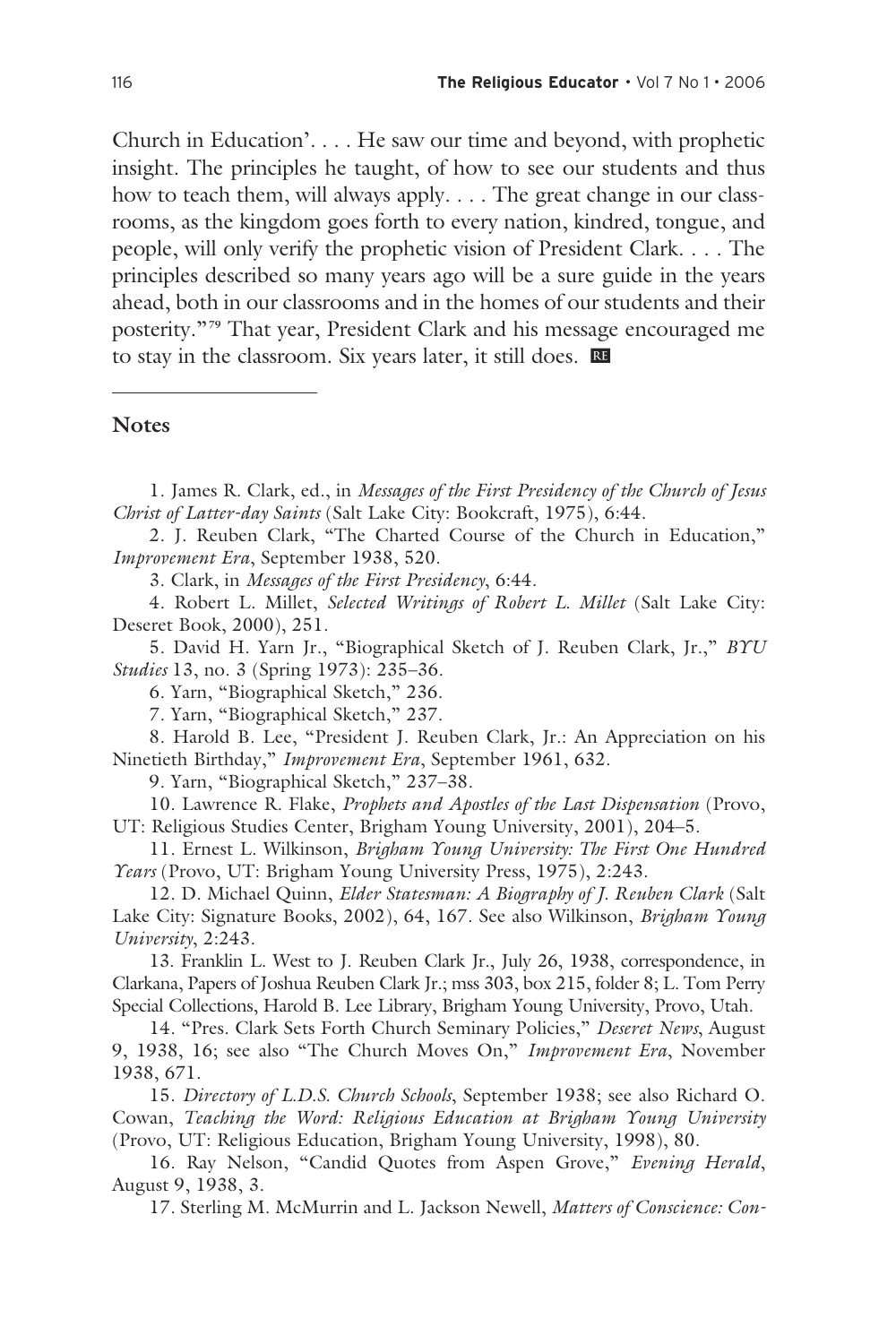*versations with Sterling M. McMurrin on Philosophy, Education, and Religion* (Salt Lake City: Signature Books, 1996), 115.

18. J. Reuben Clark Jr. to N. L. Nelson, October 27, 1938, correspondence, in Clarkana, Papers of Joshua Reuben Clark Jr.; mss 303, box 215, folder 8; 20th & 21st Century Western & Mormon Americana; Special Collections, Harold B. Lee Library, BYU.

19. J. Reuben Clark Jr. to Samuel O. Bennion, August 20, 1938, correspondence, in Clarkana, Papers of Joshua Reuben Clark Jr.; mss 303, box 215, folder 8; Special Collections, Harold B. Lee Library, BYU.

20. Joseph Fielding Smith to J. Reuben Clark Jr., August 15, 1938, correspondence, in Clarkana, Papers of Joshua Reuben Clark Jr.; mss 303, box 215, folder 8; Special Collections, Harold B. Lee Library, BYU.

21. J. Reuben Clark Jr. to Joseph Fielding Smith, August 15, 1938, correspondence, in Clarkana, Papers of Joshua Reuben Clark Jr.; mss 303, box 215, folder 8; Special Collections, Harold B. Lee Library, BYU.

22. McMurrin and Newell, *Matters of Conscience*, 115.

23. "Pres. Clark Sets Forth Church Seminary Policies," 16; see also Nelson, "Candid Quotes from Aspen Grove," 3.

24. "First Presidency Sets Standards for Church Educators," *Deseret News*, August 13, 1938, 1, 6, 8.

25. Samuel O. Bennion to J. Reuben Clark Jr., August 15, 1938, correspondence, in Clarkana, Papers of Joshua Reuben Clark Jr.; mss 303, box 215, folder 8; Special Collections, Harold B. Lee Library, BYU.

26. "The Charted Course of the Church in Education," *Improvement Era*, September 1938, 520.

27. J. Reuben Clark Jr. to R. K. Bischoff, September 8, 1938; J. Reuben Clark Jr. to Joseph Fielding Smith, August 15, 1938, correspondence, in Clarkana, Papers of Joshua Reuben Clark Jr.; mss 303, box 215, folder 8; Special Collections, Harold B. Lee Library, BYU; see also J. Reuben Clark Jr. Year Book 1938, Monday, August 8, 1938, in J. Reuben Clark Jr. Papers, 1871–1961; mss 303 addendum, box 10, folder 3; Brigham Young University Archives; Special Collections, Harold B. Lee Library, BYU.

28. McMurrin and Newell, *Matters of Conscience*, 115.

29. McMurrin and Newell, *Matters of Conscience*, 115–16.

30. Newel K. Young to Russel B. Swensen, November 21, 1938, correspondence, in Russel B. Swensen Papers; mss 1842, box 2, folder 5; Special Collections, Harold B. Lee Library, BYU.

31. N. L. Nelson to J. Reuben Clark Jr., September 2, 1938, correspondence, in Clarkana, Papers of Joshua Reuben Clark Jr.; mss 303, box 215, folder 8; Special Collections, Harold B. Lee Library, BYU.

32. J. Reuben Clark Jr. to William E. Tew, September 22, 1938, correspondence, in Clarkana, Papers of Joshua Reuben Clark Jr.; mss 303, box 215, folder 8; Special Collections, Harold B. Lee Library, BYU.

33. J. Reuben Clark Jr. to Stephen Abbot, August 31, 1938, correspondence, in Clarkana, Papers of Joshua Reuben Clark Jr.; mss 303, box 215, folder 8; Special Collections, Harold B. Lee Library, BYU.

34. J. Reuben Clark Jr. to Merrill Y. Van Wagoner, September 3, 1938, correspondence, in Clarkana, Papers of Joshua Reuben Clark Jr.; mss 303, box 215, folder 8; Special Collections, Harold B. Lee Library, BYU.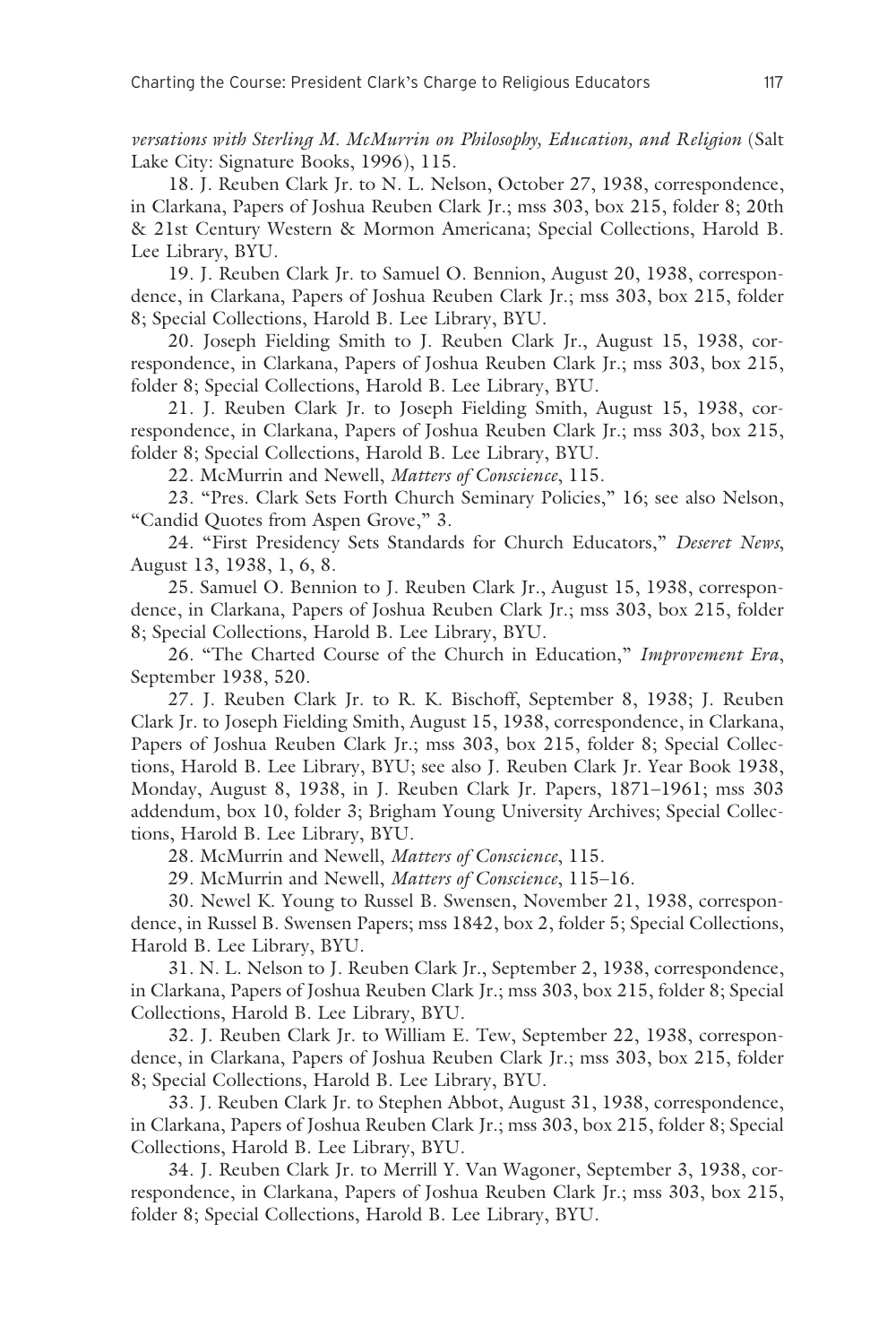35. Captain Stephen Abbot to J. Reuben Clark Jr., August 21, 1938, correspondence, in Clarkana, Papers of Joshua Reuben Clark Jr.; mss 303, box 215, folder 8; Special Collections, Harold B. Lee Library, BYU.

36. Franklin L. West to J. Reuben Clark Jr., September 4, 1938, correspondence, in Joshua Reuben Clark Papers, 1933–61; ms 4265, reel 14; Archives of The Church of Jesus Christ of Latter-day Saints, Salt Lake City, Utah; hereafter cited as Church Archives.

37. J. Reuben Clark Jr. Diary: 1936–1939, January 23, 1939, 61–63, in J. Reuben Clark Jr. Papers, 1871–1961; mss 303 addendum, box 9, folder 3; Special Collections, Harold B. Lee Library, BYU.

38. Wilkinson, *Brigham Young University*, 2:266.

39. Wilkinson, *Brigham Young University*, 2:358.

40. Cited in Wilkinson, *Brigham Young University*, 2:358.

41. Wilkinson, *Brigham Young University*, 2:362–63.

42. "Preliminary Outline of Courses in Religion for Church Colleges and Institutes," in Joshua Reuben Clark Papers, 1933–61; ms 4265, reel 14; Church Archives.

43. J. Reuben Clark Jr. Diary: 1936–1939, July 21, 1939, 166, in J. Reuben Clark Jr. Papers, 1871–1961; mss 303 addendum, box 9, folder 3; Special Collections, Harold B. Lee Library, BYU.

44. J. Reuben Clark Jr., "The Charted Course of the Church in Education," *Charge to Religious Educators*, 3rd ed. (Salt Lake City: The Church of Jesus Christ of Latter-day Saints, 1994), 5, 7.

45. Russel B. Swensen, *Russel B. Swensen Oral History Interview*, September 13, 1978, 16, ua oh 32, Special Collections, Harold B. Lee Library, BYU.

46. D. Michael Quinn, *Elder Statesman: A Biography of J. Reuben Clark* (Salt Lake City: Signature Books, 2002), 88–89.

47. Henry B. Eyring, "The Lord Will Multiply the Harvest," address to CES (Salt Lake City: The Church of Jesus Christ of Latter-day Saints, 1998), 2.

48. Wilkinson, *Brigham Young University*, 2:610.

49. Ernest L. Wilkinson to J. Reuben Clark Jr., October 15, 1959, correspondence, in Clarkana, Papers of Joshua Reuben Clark Jr.; mss 303, box 215, folder 8; Special Collections, Harold B. Lee Library, BYU.

50. Franklin D. Day, interview with author, May 2004.

51. Boyd K. Packer, "Teach the Scriptures," *Charge to Religious Educators*, 3rd ed. (Salt Lake City: The Church of Jesus Christ of Latter-day Saints, 1994), 91.

52. Boyd K. Packer, in Conference Report (Salt Lake City: The Church of Jesus Christ of Latter-day Saints, April 1963), 106.

53. Boyd K. Packer, *Teach Ye Diligently* (Salt Lake City: Deseret Book, 1991), 153, 361.

54. "The Charted Course" has been cited by Boyd K. Packer in the following published addresses to religious educators: "Seek Learning Even by Study and Also by Faith" (1974), "Equally Yoked" (1975), "Teach the Scriptures" (1977), "The Great Plan of Happiness" (1993), and "The One Pure Defense" (2004).

55. Packer, "The Great Plan of Happiness," 114.

56. Packer, "The Great Plan of Happiness," 114.

57. Boyd K. Packer, *"That All May Be Edified"* (Salt Lake City: Bookcraft, 1982), 44; see also D&C 68:4.

58. Joe J. Christensen, letter to author, September 22, 2004.

59. Christensen, letter to author, September 22, 2004.